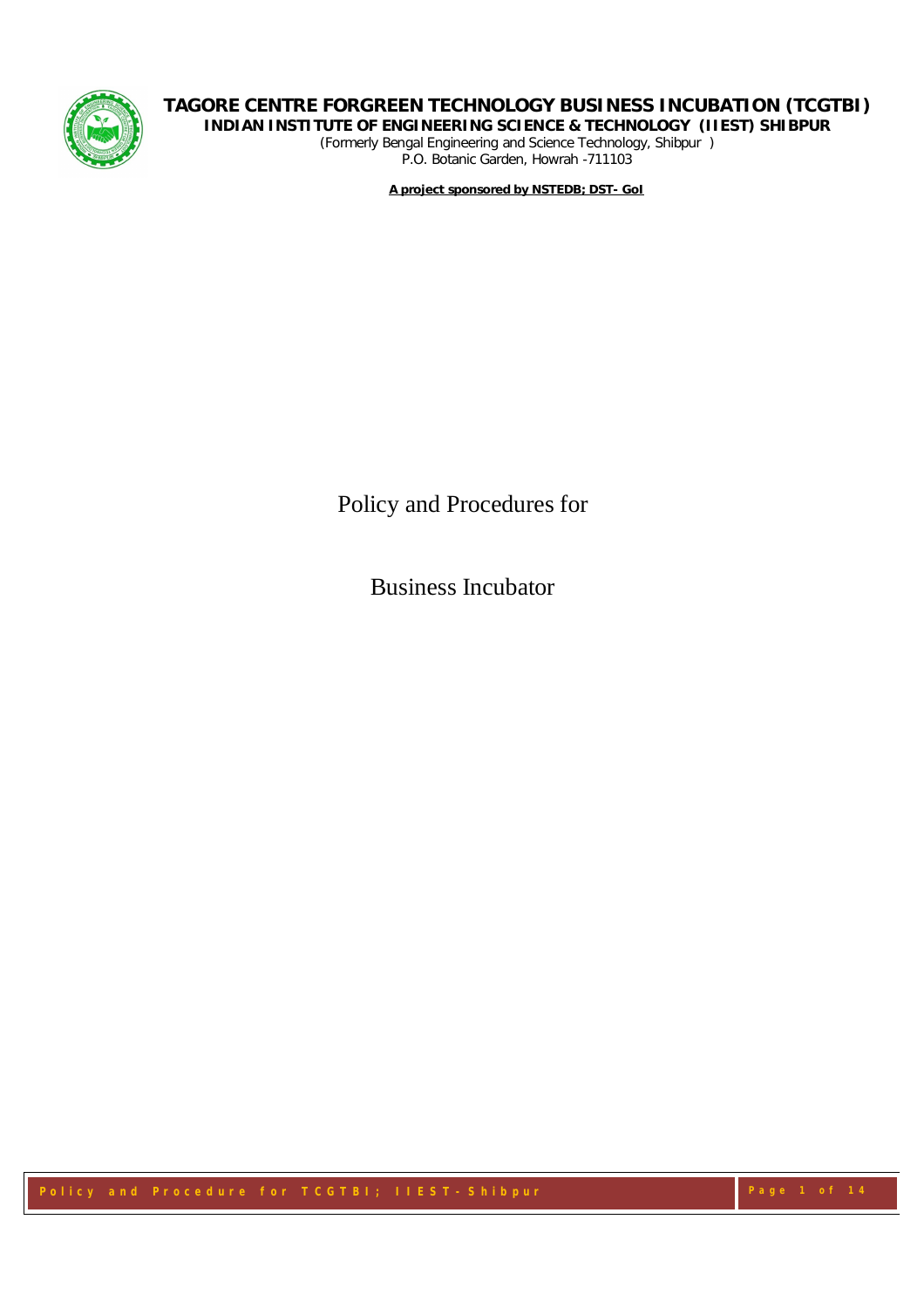

*(Formerly Bengal Engineering and Science Technology, Shibpur ) P.O. Botanic Garden, Howrah -711103*

#### **A project sponsored by NSTEDB; DST- GoI**

### **Introduction**

Tagore Centre for Green Technology Business Incubation (TCGTBI), a society registered under the Societies Registration Act, 1860 is set up to promote innovation and entrepreneurship by converting and translating technology ideas and innovation in various disciplines of science and engineering into products, processes and services for commercial exploitation and the benefit of society. To accomplish its goal, TCGTBI runs and manages a Business Incubator (BI) at Indian Institute of Engineering Science and Technology, Shibpur (IIEST, Shibpur) to facilitate incubation of new enterprises with innovative technologies by admitting them in BI and providing them physical, technical and networking supports and services.

This document contains policy and procedures for operational matters related to BI at TCGTBI. It covers the following processes:

- 1. Eligibility
- 2. Admission process
- 3. Intellectual Property
- 4. Seed Loan
- 5. Infrastructure
- 6. Common infrastructure
- 7. Other services
- 8. Periodic assessment
- 9. Information submission
- 10. Consideration
- 11. Tenure in BI
- 12. Exit (Graduation)
- 13. Conflicts of interest
- 14. Disclaimer
- 15. Agreements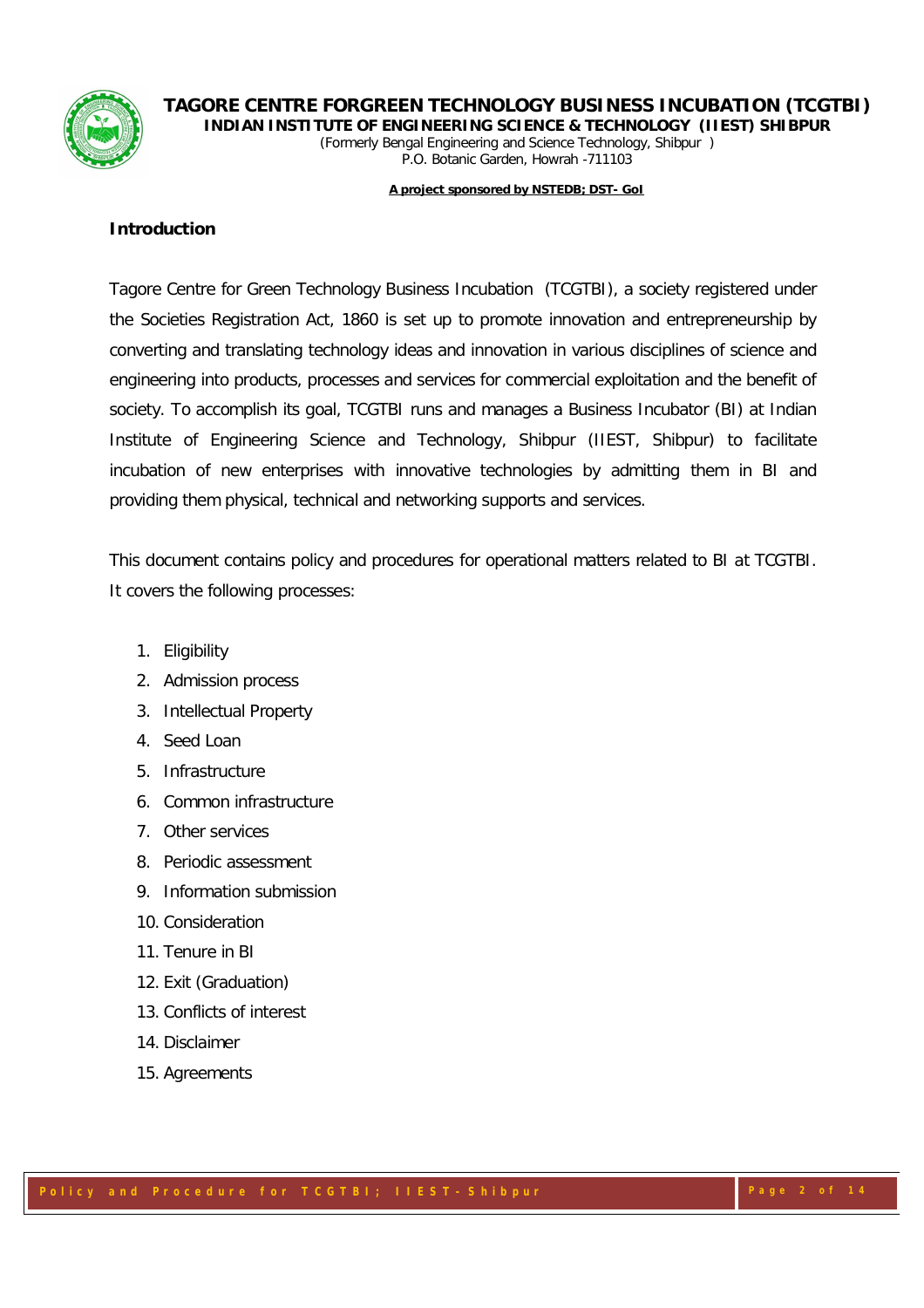



**INDIAN INSTITUTE OF ENGINEERING SCIENCE & TECHNOLOGY (IIEST) SHIBPUR** *(Formerly Bengal Engineering and Science Technology, Shibpur ) P.O. Botanic Garden, Howrah -711103*

#### **A project sponsored by NSTEDB; DST- GoI**

The policy is subject to periodical review and amendments. It will be the responsibility of the incubates / companies admitted to BI to update themselves from time to time on amendments in BI policy and procedures. TCGTBI reserves the rights to make an exception of all or any of the terms of policy for a particular company or a promoter on a case to case basis.

# **1. Eligibility**

- 1.1 Admission to BI is open to:
- i. Faculty members (current and in the recent past), (one or many) along with possibly others
- ii. Students and alumni, along with possibly others
- iii. IIEST, Shibpur's R&D partners (sponsors of R&D and consultancy projects), along with possibly others where any faculty is an advisor / mentor / promoter

The proposals for Business incubation must meet with one or more of the following parameters:

- i. Proposals with Intellectual Properties (IP) generated within IIEST, SHIBPUR and transferred to the company for a consideration,
- ii. Proposals with IP belonging to faculty, student or alumni (created outside IIEST, SHIBPUR),
- iii. Proposals with potentials for strong identifiable involvement or interaction with IIEST, SHIBPUR faculty with/without usage of IIEST, SHIBPUR facilities,
- iv. Proposals which will have social and strategic impacts,
- v. Proposals with potential for large resource generation, impact value and visibility to IIEST, SHIBPUR, TCGTBI and incubation activities,
- 1.2 Applicants must fulfil all the above criteria for making an admission in the BI and for making an application for TCGTBI's incubation programme.
- 1.3 Applications for admission to BI will be made in the name of registered unlisted companies within the meaning of the Companies Act, 1956. If a company has not been registered, an application may be made in the names of all promoters/ founders; however, the promoters/ founders must ensure that the company is registered within a period of three months from the date of approval of the application for admission in BI.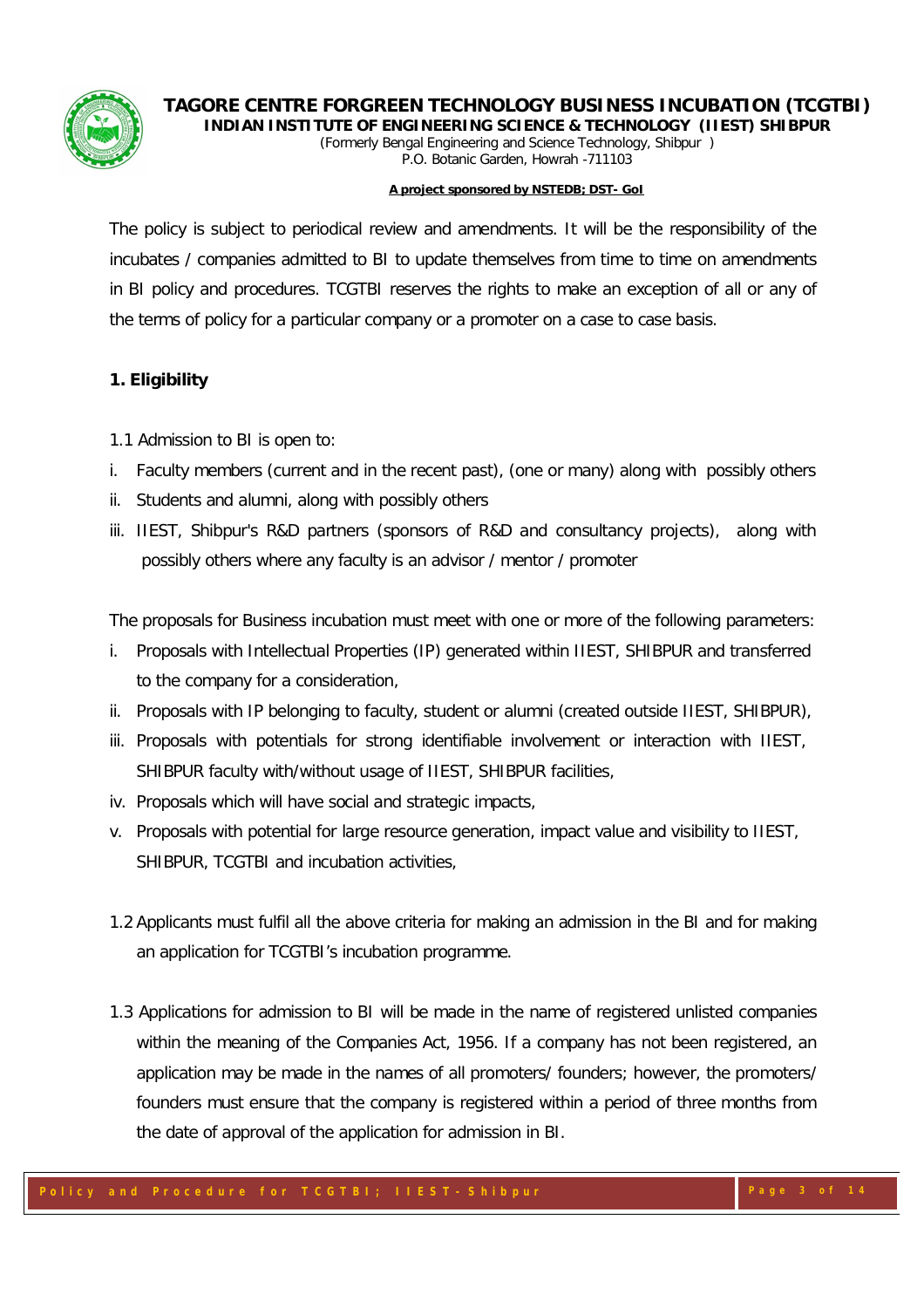

#### **A project sponsored by NSTEDB; DST- GoI**

### **2. Admission Process**

At the opening level, applicants for admission in BI will be required to submit a Pre-Application Questionnaire (PAQ), which can be availed from the TCGTBI office or downloaded from its website. The PAQ will be scrutinized internally by the TCGTBI team. While submitting PAQ, applicants will also disclose information on executive involvement of the promoters/ founders in other companies or commercial entities.

Based on the initial scrutiny of PAQ and affirmative assessment, applicants will be asked to submit a formal application for admission in BI along with a detailed proposal comprising of the following documents:

- 1. Business Plan.
- 2. Details of IP/ technology based on which a company is proposed to be promoted/ founded. In case the IP/ technology is developed at IIEST, Shibpur, a copy of letter of approval from IIEST, Shibpur for transfer of / licensing of/ permission to use IP in favour of prospective incubatee companies.

The Business plan is expected to cover the basics of the Business, namely, value proposition, products and services, market analysis, competition analysis, funding requirements, capital structure, milestones and timelines, development and marketing plan, organizational structure, team, risk analysis and projected financials. An illustrative template for a Business plan may be obtained from the TCGTBI office or may be downloaded from its website (Annexure). Applicants may give such additional information as they think would help in the assessment of their proposal.

Based on the documents submitted, the Business Plan will be screened by the TCGTBI team for assessing the suitability of the proposal for further evaluation by expert members regarding its potential for incubation. Detailed scrutiny including financial and technical due diligence of the proposal shall then be carried out by the expert members for evaluation of the proposal. Applicants may be invited with their teams to make a presentation on their proposal. In order to enable the expert members to take an appropriate decision, members may ask for any additional information from the applicants and/or revision in the proposal.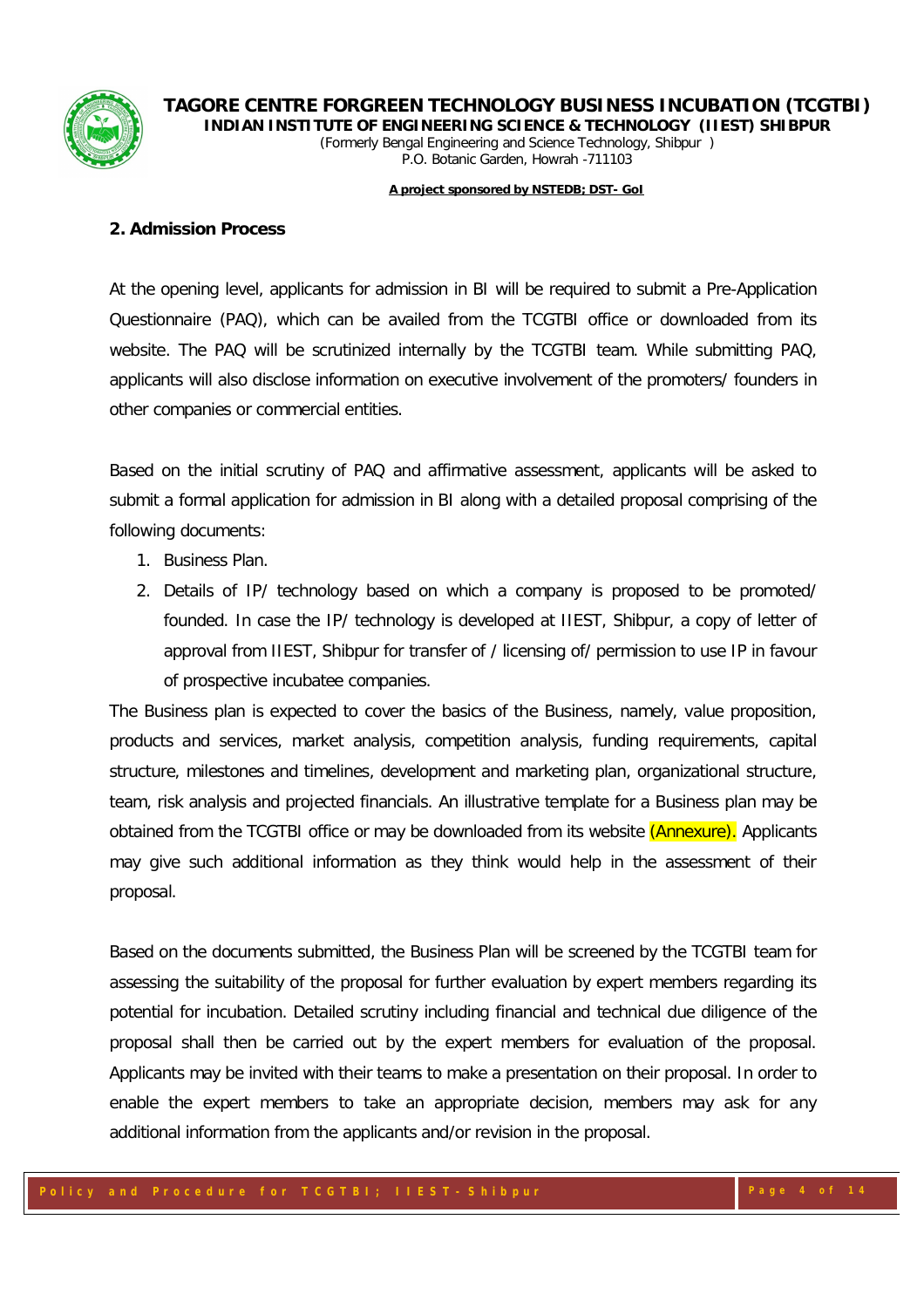



#### **A project sponsored by NSTEDB; DST- GoI**

Business Plan will be reviewed by experts having technical, Business and financial expertise. These members will be other than TCGTBI employees. The expert members would be invited/ identified depending on the nature of the proposal. The proposal will be handled in terms of TCGTBI's Policy on Conflicts of Interests and Confidentiality appended hereto as Appendix A.

Some representative criteria to be applied for evaluation (not limited to these)

- 1. Strength of the product idea in terms of its technology content, innovation, timeliness and market potential
- 2. IP already generated and the potential of the idea for IP creation
- 3. Extent of involvement of IIEST, Shibpur faculty, employees and students
- 4. Strength of the core Business team
- 5. Funds requirement and viability of raising finance
- 6. Break-even period

TCGTBI will have a sole discretion whether to admit or reject a proposal for incubation and the decision of TCGTBI in this regard shall be final. TCGTBI is not bound to give any reason in case a proposal is rejected.

# **3. Intellectual Property**

Intellectual Property (IP) can be a patent, software code, copyright, design registration, developed product, or alike. IP for incubation purpose will be assessed based on the following details:

- 1. Whether any seed grant (from public or private sources) has been used in developing the technology which will go into the product(s) of the proposed company.
- 2. If yes, details of the understanding with the funding agency in terms of sharing of the IP.
- 3. Whether any people other than the applicants have worked on the technology and if their work will be incorporated in the product(s). If yes, whether such other person has a right in IP ownership.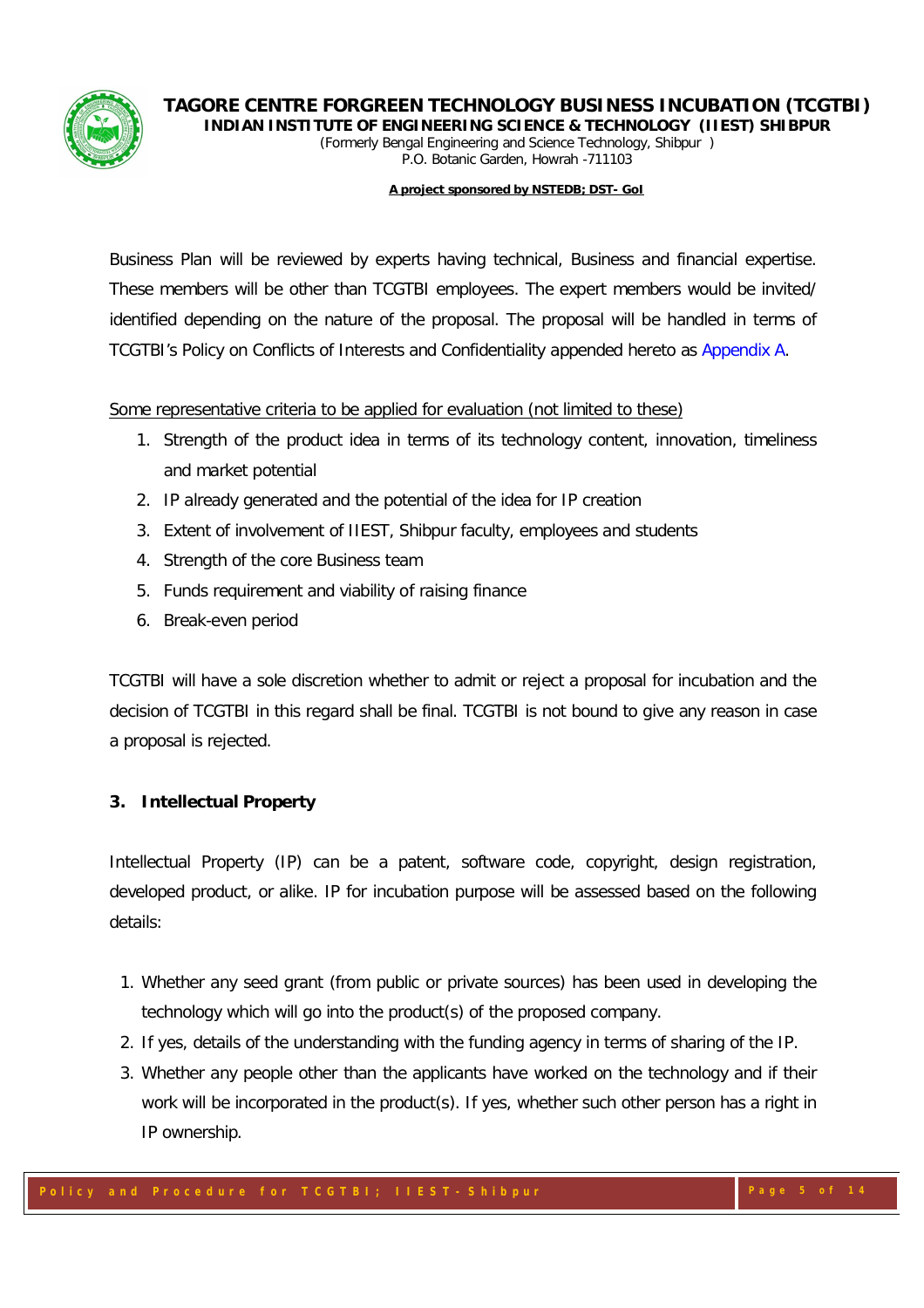

*(Formerly Bengal Engineering and Science Technology, Shibpur ) P.O. Botanic Garden, Howrah -711103*

#### **A project sponsored by NSTEDB; DST- GoI**

- 4. If the IP is developed at IIEST, Shibpur, whether any IIEST, Shibpur infrastructure (hardware, testing setup, instrumentation, computing resources, processes) has been used in developing the technology that will go into the product(s).
- 5. If the IP is developed at IIEST, Shibpur, whether any consultancy projects were executed in the proposed area.
- 6. A statement from the "owners/ innovators/ creators" of IP to the effect that they are the "owners/ innovators/ creators" of IP as the case may be.

Applicants, who are current faculty or students of IIEST, Shibpur, aspiring for incubation shall first obtain necessary permission and approval from the Institute for transfer / licensing to use IP in favour of prospective incubatee companies in the Business Incubator intended to be promoted/ supported by the inventor.

The companies or promoters/founders will pay consideration in lieu of the transfer / licensing of / permission to use IP in their favour, which will be decided by TCGTBI as mentioned in section 10 hereinafter.

IP transfer/ IP licensing/ permission to use IP will be in favour of only the registered companies.

### **4. Seed Loan**

TCGTBI **may provide seed loan** subject to the availability of funds/ grants/ schemes meant for this purpose. Seed loan will be sanctioned only to the registered companies and shall be based on merits of each company. Promoters / founders whose companies are not registered at the time of application shall not be eligible to apply for seed loan until their companies are incorporated. **Further, admission to BI shall not automatically entitle the companies to seed loan.**

A company desirous of getting seed loan may submit an application for seed fund on admission in BI. Sanction of seed loan will be decided based on the eligibility criteria as decided by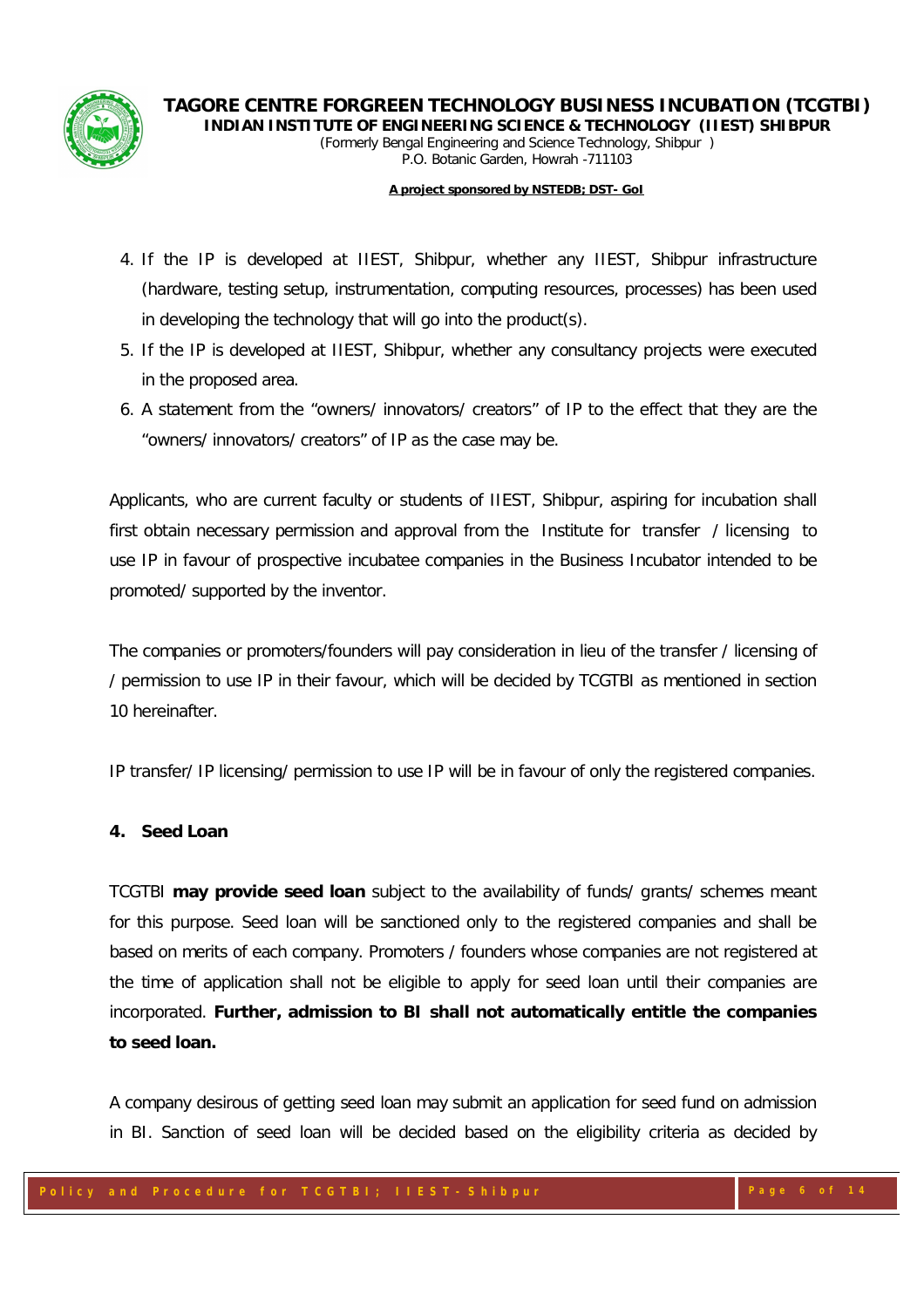



#### **A project sponsored by NSTEDB; DST- GoI**

TCGTBI. It would be also subject to the terms stipulated under specific grant or scheme as the case may be. Though seed loan may be sanctioned, disbursement shall be linked to the milestones. One of the criteria for approval of the seed loan will be to help the company reach a level of maturity in terms of product development or go-to-market stage. Preference will be given to companies with strong commitment and contribution from their promoters. TCGTBI will have sole discretion to sanction or reject an application for seed loan and the decision of TCGTBI in this regard shall be final. TCGTBI is not bound to give any reason in case an application for seed loan is rejected.

### **5. BI Infrastructure**

Upon admission to BI, the following infrastructural facilities will be offered to the incubatee companies on an individual basis, alongwith a set of shared/ common infrastructure mentioned hereinunder :

- Office space: Company specific
- Internet connection

Apart from company specific infrastructure as stated above, TCGTBI will provide certain facilities be shared by all incubatee companies which would include:

- a. File Server
- b. Fax machine
- c. Laser Printer
- d. Photocopier
- e. Scanner
- f. shredder
- g. Teleconferencing facilities as available. The usage of this facility will be paid by incubates as per the rate fixed by TCGTBI, time to time.
- h. Meeting/Conference room with projection equipment
- i. TCGTBI Library facilities
- j. Pantry facilities
- k. Common secretarial pool/staff (depending on availability of such staff with BI)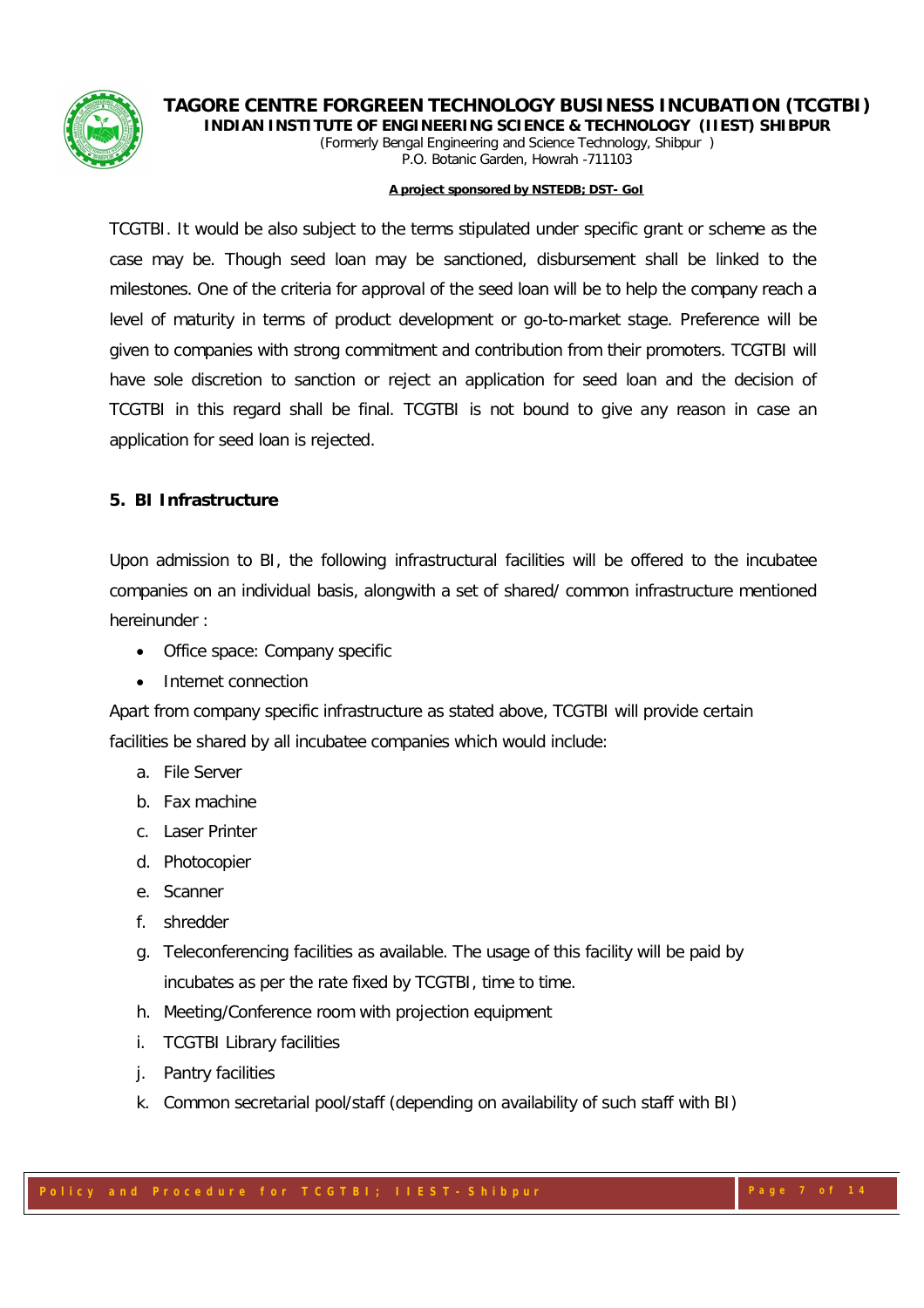

*(Formerly Bengal Engineering and Science Technology, Shibpur ) P.O. Botanic Garden, Howrah -711103*

**A project sponsored by NSTEDB; DST- GoI**

# **6. Infrastructure of the Host / Partner Institution :**

Besides, TCGTBI will facilitate the incubatee companies to access departmental laboratories and other resources of IIEST, Shibpur or at its Partner Institute for their specific requirements. Access to Institutional resources is possible as per extant rules of the Institutes, after observing necessary formalities and on payment of required fees. Usage of such resources should be with permission of the concerned department to avoid conflict with departmental activities and objectives. The consideration payable to SRC for usage of departmental resources will generally be in the form of cash (payable by cheque or demand draft), though TCGTBI may recommend to the Institute for acceptance of consideration in the form of equity. However, decision as to whether to accept such consideration in form of equity will be solely rest with the Institute. Augmentation of resources in the department on account of such usage shall be the properties of the concerned department.

Irrespective of requirements of departmental facilities for usage, all incubatee companies will primarily locate at BI.

# **7. Other Services**

Apart from physical infrastructure as stated above, BI intends to create certain other supports and services which would include but not limited to :

- Pool of mentors, experts in technology, legal, financial and related matters, with or without consideration,
- Organising events to help companies in networking and showcasing their technologies,
- Meetings with visitors of IIEST, Shibpur (such as alumni, Venture Capitalists, industry professionals).

Incubatee companies can avail of the above support and services when offered by TCGTBI.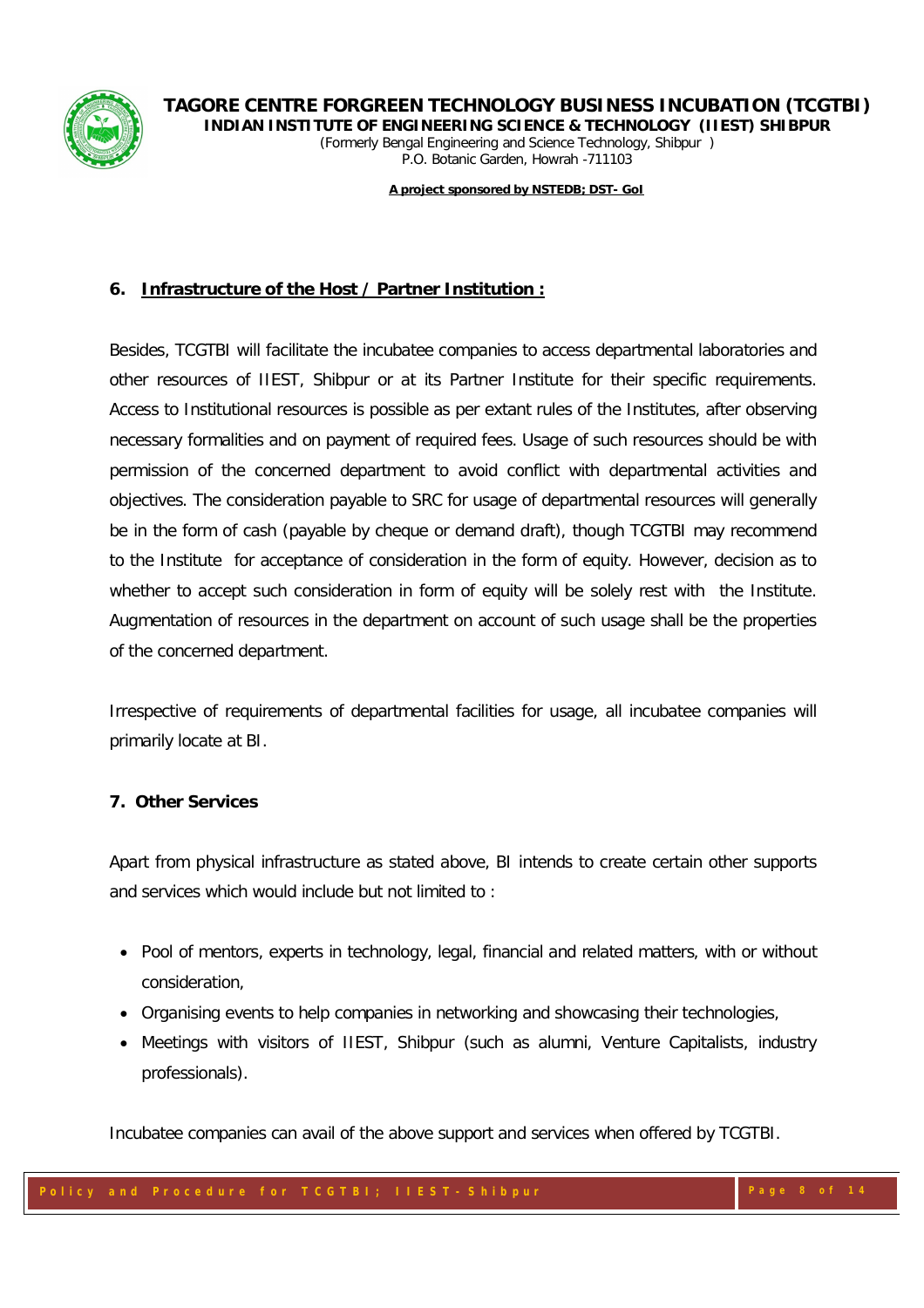

*(Formerly Bengal Engineering and Science Technology, Shibpur ) P.O. Botanic Garden, Howrah -711103*

#### **A project sponsored by NSTEDB; DST- GoI**

In addition, TCGTBI will also build up information and knowledge pool to be useful generically for start-up companies. TCGTBI will coordinate with Department of Human Resources Development, IIEST, Shibpur, on management education and training programmes designed for start-up companies.

### **8. Periodic assessment**

TCGTBI will evaluate the performance of incubatee companies periodically. Incubatee companies will submit information to TCGTBI on quarterly basis in a prescribed format. The companies may also be subject to an annual assessment by a committee comprising of external experts. A company which has taken seed loan will have to submit additional information as may be asked by TCGTBI. The un-disbursed portion of the seed loan will be adjusted subject to the performance of the company. Incubatee companies will have to submit their annual reports each year within a period of 2 months from the date of annual closing of accounts.

### **9. Information Submission**

Incubatee companies will submit information to TCGTBI about all material changes or developments taking place in their companies from time to time. Such information could be (but not limited to) change in name of the company, change in Business or product profile, change in directors, promoters or shareholders, acquisition of a new office, additional equity or debt investments. TCGTBI may require incubatee companies to submit other information as it deems fit. Prior concurrence of TCGTBI should be obtained for effecting such changes.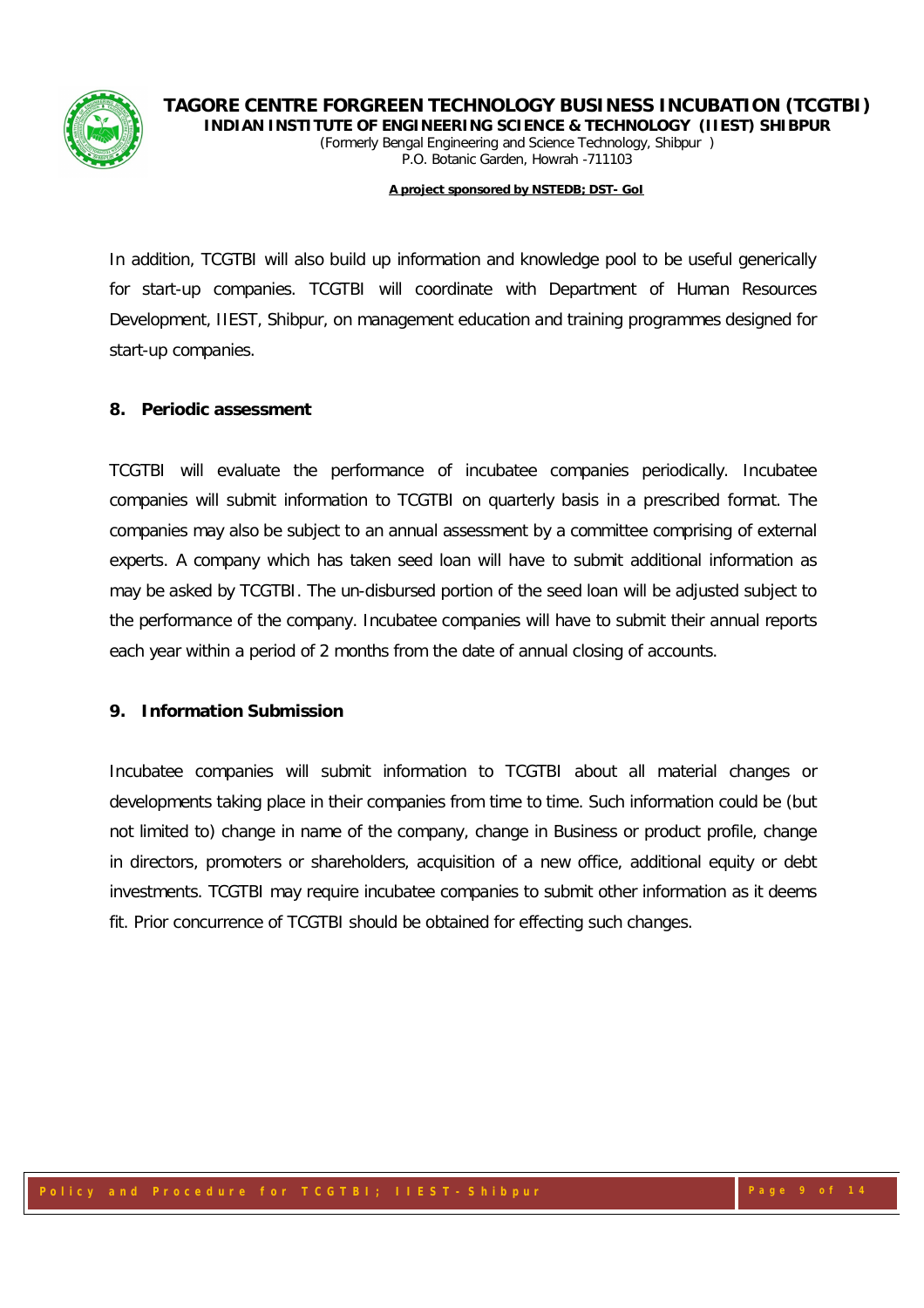

#### **A project sponsored by NSTEDB; DST- GoI**

### **10. Consideration :**

In lieu of support and services to be provided by TCGTBI/ IIEST, Shibpur, the incubatee companies will be subject to consideration on following accounts to the extent applicable:

- Monthly rent/ facilities charge at discounted rate for physical infrastructure to be paid to TCGTBI.
- Consideration in the form of equity and/or revenue sharing:
	- A liability free equity of 10% in the company for a period of 10 years. Against this equity, the institute shall permit the use of IP developed within IIEST by the founding members and students.
	- In case the institute provides loan to the company, institutes' rules will apply for repayment / additional equity holding.
- Consideration as per SRC policy for usage of departmental laboratory facilities to be given to IIEST, Shibpur.

The equity holding by TCGTBI for infrastructure and IP will be 10%. The percentage of the equity holding of TCGTBI shall be maintained by issuing additional shares or diluting the shares of the Promoters or in any other manner till the Company exits from the BI or the Company and Promoters raise investment from an Angel Investor, Venture Capital Fund or any other source. If the company fails to raise investment from an Angel Investor, Venture Capital Fund or any other source for a period of ten years from the date of the last issuance of shares in favour of TCGTBI, TCGTBI will have a right to sell its holding to the promoters of the Company at a value which will be higher of book value and fair value, and promoters of the Company will be bound to buy the shares from TCGTBI as stated above. Investment for the purpose of this section means an investment received in form of equity by the Company from any sources other than its promoters the value of which as well as premium thereon are at least three times more than paid up capital and premium amount respectively.

The above will be subject to change from time to time by TCGTBI/ IIEST, SHIBPUR. The equity shall be issued in favour TCGTBI.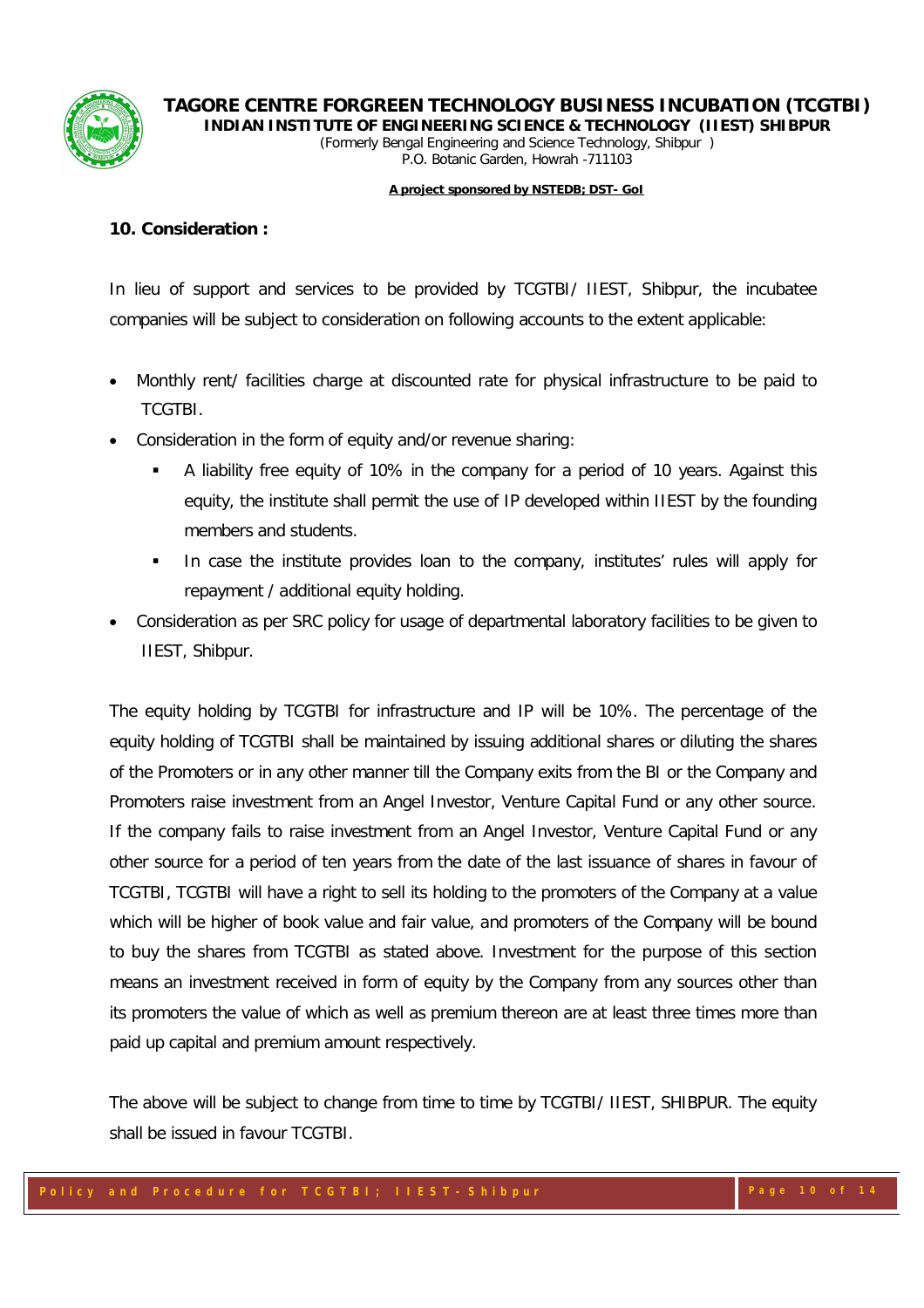

# **TAGORE CENTRE FORGREEN TECHNOLOGY BUSINESS INCUBATION (TCGTBI)**

**INDIAN INSTITUTE OF ENGINEERING SCIENCE & TECHNOLOGY (IIEST) SHIBPUR** *(Formerly Bengal Engineering and Science Technology, Shibpur ) P.O. Botanic Garden, Howrah -711103*

**A project sponsored by NSTEDB; DST- GoI**

# **11. Tenure in BI**

Companies will be permitted to stay in BI, to begin with, for a period of 36 months. A nominal monthly charge will be levied to a company for the period of first 36 months. TCGTBI/ BI may, at its own discretion, permit companies to extend their stay for a maximum period of another 24 months. Companies will have to pay the charge at the prevailing market rate for the extended period, which would be for:

- Office space
- Internet connection
- Electricity charges including air-conditioning
- Any other facility as may be provided at that time

If a company is provided with specialised capital equipment, rent on the same will be decided on a case-by-case basis. This would, however be finalised prior to approval of a proposal for admission to BI or at the time of procurement of the equipment as the case may be.

# **12. Exit (Graduation)**

Incubatee companies will leave the incubator under the following circumstances:

- 1. Raising substantial investment from angel investor / Venture Capital Fund / any other investor– Rs. 2 crores or more.
- 2. Completion of stay for thirty six months, unless the stay is extended by TCGTBI.
- 3. Underperformance or unviability of the Business proposition: criteria for the same will be decided and applied by TCGTBI on the case to case basis.
- 4. Irresolvable disputes between promoters/ founders. TCGTBI will decide the position or point when disputes are deemed to be irresolvable.
- 5. When the number of employees of the company exceeds 20.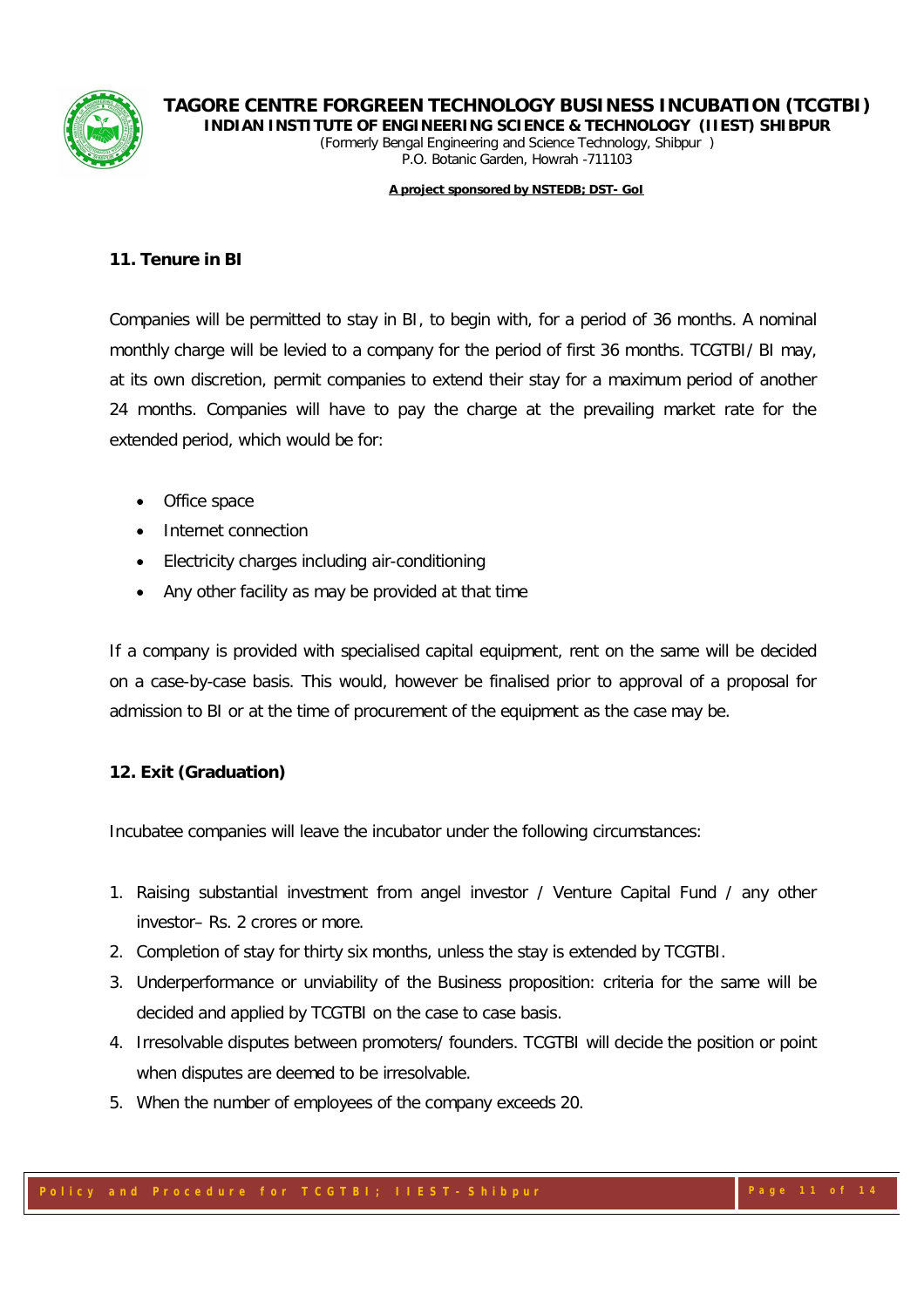

*(Formerly Bengal Engineering and Science Technology, Shibpur ) P.O. Botanic Garden, Howrah -711103*

#### **A project sponsored by NSTEDB; DST- GoI**

- 6. When the annual revenues of the company exceeds Rs. 2 crores or when a company achieves a Profit Before Tax of Rs.1 crore.
- 7. When the company enters in an acquisition, merger or amalgamation deal or reorganisation deal resulting substantially a change in the profile of the company, its promoters, directors, shareholders, products or Business plans, or when a company plans for a public issue.
- 8. Change in promoters'/ founders' team without concurrence of TCGTBI.
- 9. Any other reasons which TCGTBI may find it necessary for an incubatee company to leave **TCGTBI**

Notwithstanding anything written elsewhere, TCGTBI's decision in connection with the exit of an incubatee company shall be final and shall not be disputed by any incubatee company.

### **13. Conflicts of interest and confidentiality of information:**

When a person plays two separate roles in two different positions and he/ she uses one position for his/ her personal benefit in the other role, a situation leading to conflict of interest arises. TCGTBI endeavours to draw a line between appropriate and inappropriate interactions among its board members, employees, mentors, consultants, affiliates, incubatee companies, their employees, persons connected to them or their promoters, employees and staff, various service providers and suppliers. Conflicts between private interests and official responsibilities of all stakeholders must be handled in a transparent manner, and TCGTBI/ BI considers the full voluntary disclosure as the best mechanism for managing conflicts of interest.

Since situations leading to conflicts of interests are inevitable, a transparent policy, based on full disclosure of relevant information by the concerned parties, and discouraging their influence on decisions and activities to avoid personal benefit to them, is appended hereto as **Appendix A.** The policy is not exhaustive, and hence situations having potentials for conflicts of interest though not covered in the policy will nonetheless be subject to the policy. The policy makes all stakeholders related to TCGTBI, BI and incubatee companies aware that no one should use his/ her position in one role for the personal gains in the other role, and when necessary, explicit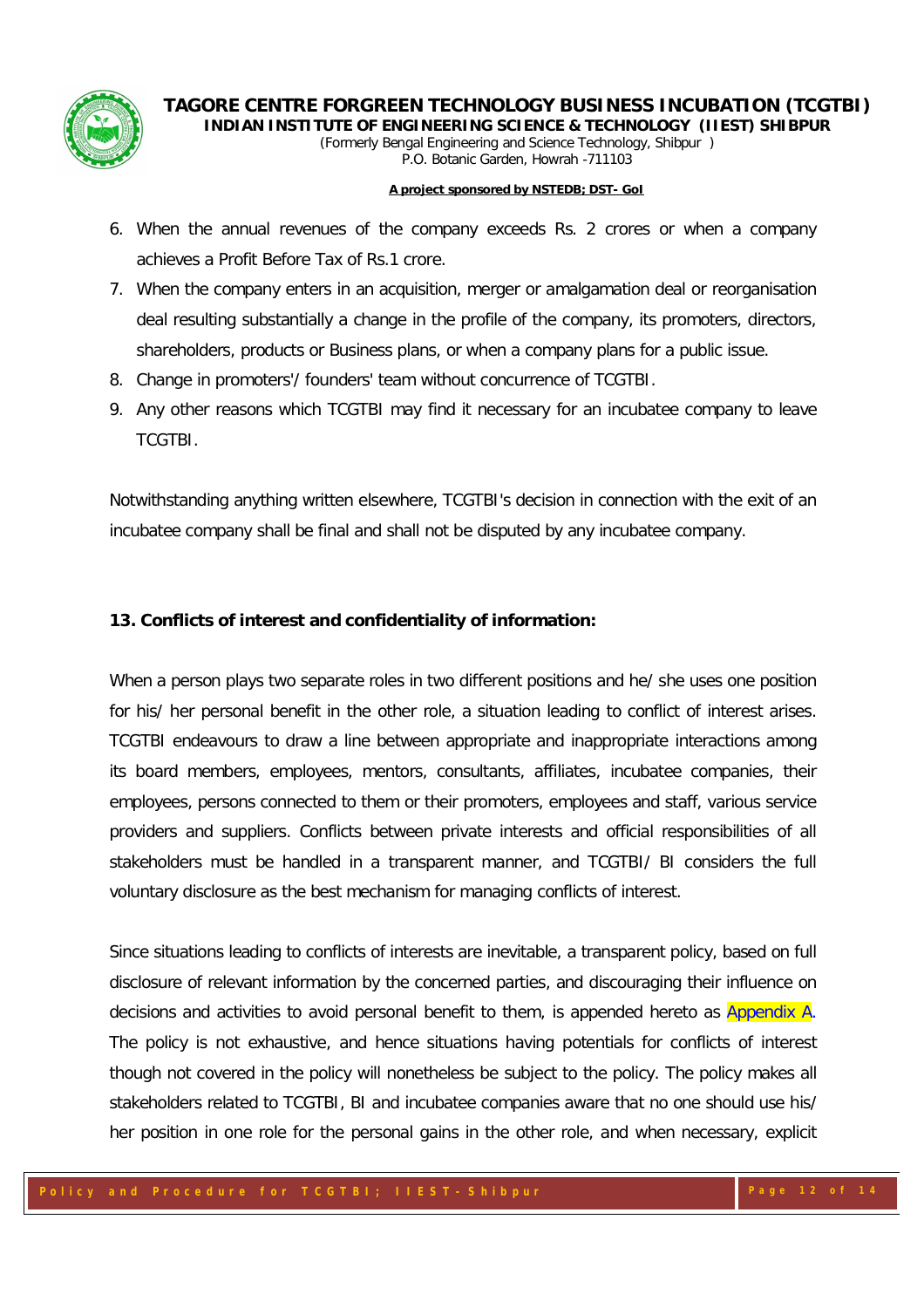



#### **A project sponsored by NSTEDB; DST- GoI**

permission of relevant stakeholder may be obtained. Appropriate judgement should be applied by all concerned parties while assessing the genuineness of conflicting interests.

This policy also deals with maintenance of confidentiality of proprietary information.

A committee may be set up by TCGTBI to resolve any dispute over such situation causing conflicts of interests.

### **14. Disclaimer:**

The incubatee company will understand and acknowledge that TCGTBI intends to provide supports and services to the Company in good faith to pursue its objective to promote entrepreneurship by converting innovative technologies developed in the Institute to commercialization by incubating and supporting new enterprises. It is understood that by agreeing to provide various supports and services, TCGTBI does not undertake responsibility for:

- Ensuring success of an incubatee company, its products/ process/ services or marketability.
- Ensuring quality of support and services provided by TCGTBI and BI to the complete satisfaction of the incubatee companies or their promoters/ founders.
- Ensuring quality of services of the consultants engaged by the incubatee companies through BI/ TCGTBI/ IIEST, Shibpur network. Incubatee companies will have to apply their judgements before getting in to a relationship with them.

The incubatee companies agree that BI/ TCGTBI/ IIEST, Shibpur or their employees shall not be held liable for any reason on account of the above.